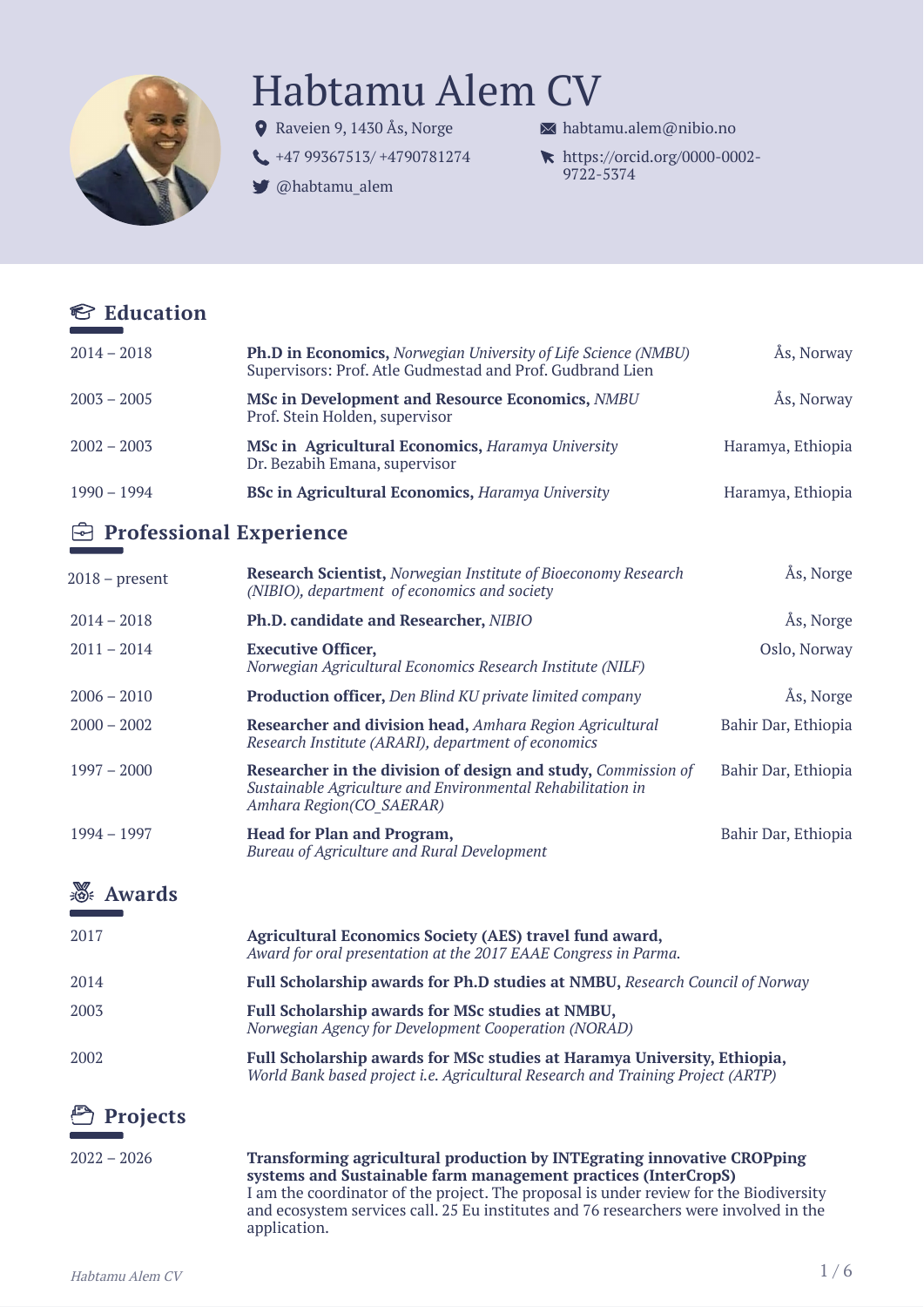| $2022 - 2025$ | Multi-criteria assessment, decision support and management tools for<br>sustainable circular mixed farming systems for dairy production (DairyMix)                                                                                                                                                                                                                                                                                                                                                                                 |  |
|---------------|------------------------------------------------------------------------------------------------------------------------------------------------------------------------------------------------------------------------------------------------------------------------------------------------------------------------------------------------------------------------------------------------------------------------------------------------------------------------------------------------------------------------------------|--|
| $2020 - 2023$ | An integrated approach to the challenge of sustainable food systems: adaptive<br>and mitigatory strategies to address climate change and malnutrition<br>(SYSTEMIC)<br>I am the project coordinator. It is an EU project in which eight EU countries (Belgium,<br>France, Germany, Italy, Latvia, Norway, Portugal, and Spain) with 41 institutes. A budget<br>of 1,744,845 euros (own contributions $\in$ 9,69339 and funding institution $\in$ 7,75506). The<br>research council covers the Norwegian share (ca. 1 million NOK). |  |
| $2020 - 2022$ | EU project decision support system for sustainable and GHG optimized milk<br>production in key European areas<br>It is a project for novel technology, solutions, and systems to reduce greenhouse gas<br>emissions in the animal production system.                                                                                                                                                                                                                                                                               |  |
| $2018 - 2021$ | improving productivity and quality on local livestock and poultry value chains<br>(SPEAR), LEAP-Agri EU project<br>Two EU countries (Norway and Spain and three African countries participated. I mainly<br>contributed the project idea and preparation in which the project was accepted for<br>implementation                                                                                                                                                                                                                   |  |
| $2013 - 2017$ | Agronomy for increased food production in Norway. Challenges and solutions<br>(AGROPRO)<br>Involved in the working package 2 which focused on measuring the performance of<br>Norwegian agriculture. It was my Ph.D. work                                                                                                                                                                                                                                                                                                          |  |
| $\sim$        |                                                                                                                                                                                                                                                                                                                                                                                                                                                                                                                                    |  |

Norwegian

# **Languages**

English

Amharic

 $\bullet\bullet\bullet$  $\bullet$ 

 $\bullet$  $\bullet$ 

#### $\bullet\bullet\bullet\bullet\bullet$

# **Publications (peer reviewed)**

| 2022 | Ango, Börjeson, Alem, Senbeta, Wisborg (under 2nd review). Coffee, child<br>labour, and education: examining a triple social-ecological trade-off in an<br>Afromontane forest landscape,<br>International Journal of Educational Development (level 2)<br>The article is written from the perspective of Ango Tola's postdoctoral work<br>(supervision). |
|------|----------------------------------------------------------------------------------------------------------------------------------------------------------------------------------------------------------------------------------------------------------------------------------------------------------------------------------------------------------|
| 2022 | Alem H. (under 2nd review). Green Total Factor Productivity contribution to<br>Farm-Level Performance: Evidence from Norwegian Dairy Farms,<br>Journal of Environmental Economics and Management (Level 2 journal)                                                                                                                                       |
| 2022 | Alem H. (under review). Eco-efficiency and Determinants in Norwegian Dairy<br>Farms: A stochastic Frontier Approach, Journal of Dairy Science (Level 2 journal)                                                                                                                                                                                          |
| 2022 | Alem H. (under review). Technical efficiency of Norwegian dairy and<br>crop-producing farms: a contribution to sustainable development,<br>Research in Economics                                                                                                                                                                                         |
| 2022 | Chala D, Tsegaye D, Alem H, Asalif B, Svenning J. C. (under review). Towards a<br>socio-ecologically sustainable solution of global Water Hyacinth invasions of<br>freshwater, Nature Sustainability                                                                                                                                                     |
| 2021 | Alem, H. (2021). The Role of Technical Efficiency Achieving Sustainable<br>Development: A Dynamic Analysis of Norwegian Dairy Farms,<br>https://doi.org/10.3390/su13041841<br>Sustainability 13, no. 4: 1841                                                                                                                                             |
| 2021 | Alem, H. (2021). A Metafrontier Analysis on the Performance of Grain-Producing<br>Regions in Norway, Economies 9, no. 1: 10. https://doi.org/10.3390/economies9010010                                                                                                                                                                                    |
| 2021 | Alem, H (2021). Measuring technology and performance differentials among the<br>Norwegian dairy farms., International Journal of Productivity and Performance<br>Management.<br>https://www.emerald.com/insight/content/doi/10.1108/IJPPM-10-2019-0487/full/html                                                                                         |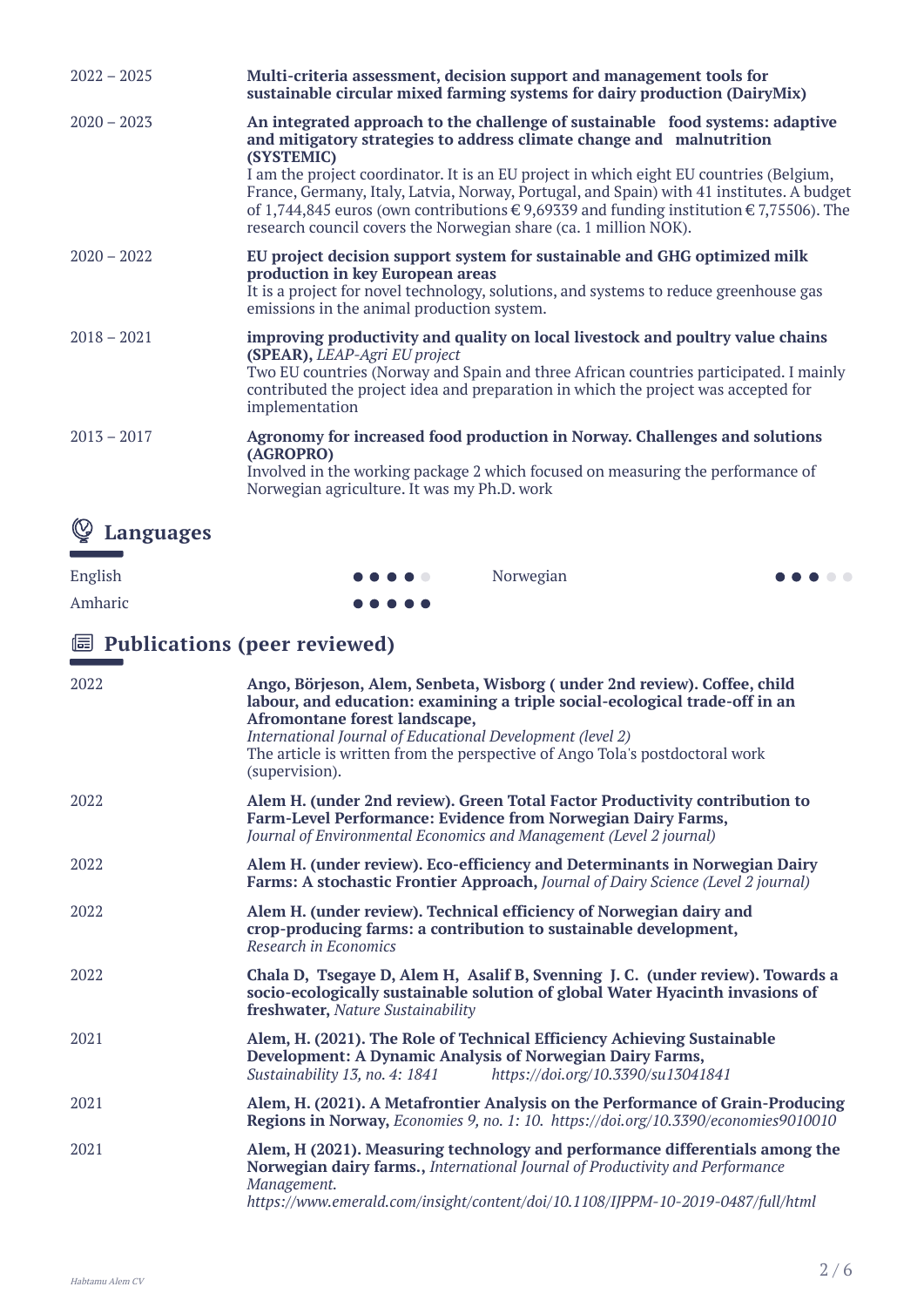| 2020 | Alem, H (2020). Economic performance among Norwegian crop farms accounting<br>for farm management and socio-economic factors, International Journal of Business<br>Performance Management (IJBPM), Vol. 21, No. 4.<br>http://www.inderscience.com/offer.php?id=110825                      |  |
|------|--------------------------------------------------------------------------------------------------------------------------------------------------------------------------------------------------------------------------------------------------------------------------------------------|--|
| 2020 | Alem, H. (2020). Performance of the Norwegian dairy farms: A dynamic<br>stochastic approach,<br>Research in Economics, 74(3), 263-271. https://doi.org/10.1016/j.rie.2020.07.006                                                                                                           |  |
| 2019 | Alem, H., Lien, G., Hardaker, J. B., & Guttormsen, A. (2019). Regional differences<br>in technical efficiency and technological gap of Norwegian dairy farms: a<br>stochastic meta-frontier model,<br>Applied Economics, 51(4), 409-421. https://doi.org/10.1080/00036846.2018.1502867     |  |
| 2019 | Alem, H., Lien, G., Kumbhakar, S. C., & Hardaker, J. B. (2019). Are diversification<br>and structural change a good policy? An empirical analysis of Norwegian<br>agriculture, Journal of Agricultural and Applied Economics, 51(1), 1-26.<br>https://doi.org/10.1017/aae.2018.17          |  |
| 2018 | Alem, H (2018). The Contribution of Productivity and Price Change to Farm-level<br>Profitability: A Dual Approach Analysis of Crop Production in Norway,<br>Productivity and Inequality. Springer 2018 ISBN 978-3-319-68678-3. p. 255-273. DOI:<br>10.1007/978-3-319-68678-3 12            |  |
| 2018 | Alem, H (2018). Effects of model specification, short-run, and long-run<br>inefficiency: an empirical analysis of stochastic frontier models., Zemedelska<br>Economika; Volume 64(11) p. 508-516 https://doi.org/10.17221/341/2017-AGRICECON                                               |  |
| 2018 | Alem, H, Lien, Gudbrand; Hardaker, J. Brian (2018). Economic performance and<br>efficiency determinants of crop-producing farms in Norway, International Journal<br>of Productivity and Performance Management; Volume 67. (9) p. 1418-1434.<br>https://doi.org/10.1108/IJPPM-01-2018-0026 |  |
| 2018 | Lien, G, Kumbhakar, S C, Alem, H (2018). Endogeneity, heterogeneity, and<br>determinants of inefficiency in Norwegian crop-producing farms., International<br>Journal of Production Economics 2018; Volume 201. p. 53-61.<br>https://doi.org/10.1016/j.ijpe.2018.04.023                    |  |
| 2018 | Alem, Habtamu (2018). Source of total factor productivity change: An empirical<br>analysis of grain-producing regions in Norway.,<br>Revista Economica; Volume 69. p. 8-18                                                                                                                 |  |
|      | Reports thesis, and discussion papers (Norwegian and English)                                                                                                                                                                                                                              |  |
| 2018 | Alem H (2018). The Economic performance of small-scale Agriculture:<br>Measurement, Drivers, and Decomposition of Productivity. Ph.D. Thesis,<br>The Norwegian University of Life Science (NMBU). ÅS, Norway                                                                               |  |
| 2012 | Alem, H; Ring, P; Hjukse, O. (2012). Melding om årsveksten 2012.<br>Normalårsavlinger og registrerte avlinger, Norsk Institutt for landbruksøkonomisk<br>forskning 2013 (ISBN 978-82-7077-862-1) 18 p. (11)                                                                                |  |
| 2012 | Alem, H. (2012). Bill Gates calls for a focus on raising farm-level productivity to<br>reduce poverty, Norsk Institutt for landbruksøkonomisk forskning; discussion paper 2012                                                                                                             |  |
| 2012 | Alem, H (2012). People in Crises: Tackling the Root Causes of Famine in the<br>Horn Africa, Norsk Institutt for landbruksøkonomisk forskning 2012: Discussion paper 1                                                                                                                      |  |
| 2005 | Alem H. (2005). From Hand to Mouth: Poverty Analysis in the Ethiopian<br>Highlands. VI bl., 43p., M.Sc. Thesis- Universitetet for miljø- og biovitenskap (UMB), Ås                                                                                                                         |  |
| 2002 | Alem H., Menale, W., and Birru, Y. (2002). Farming system survey in Adi Arkay<br>woreda. "Constraints and Possible Research and Development Interventions, "A<br>paper submitted to Adi Arkay Sustainable Development Project, Amhara National Regional<br>State. Adi Arkay                |  |
| 2001 | Alem H., Menale, W. and Birru, Y. (2001). Farming system survey. Agricultural<br>production constraints and possible innervations in Shebel Berenta district, Adet<br>Research Center, Ethiopia                                                                                            |  |
| 1999 | Alem H. (1999). Cost-Benefit Analysis of the Guder Irrigation Project., Sustainable<br>agriculture and Environmental Rehabilitation in Amhara Region, Bahir Dar                                                                                                                            |  |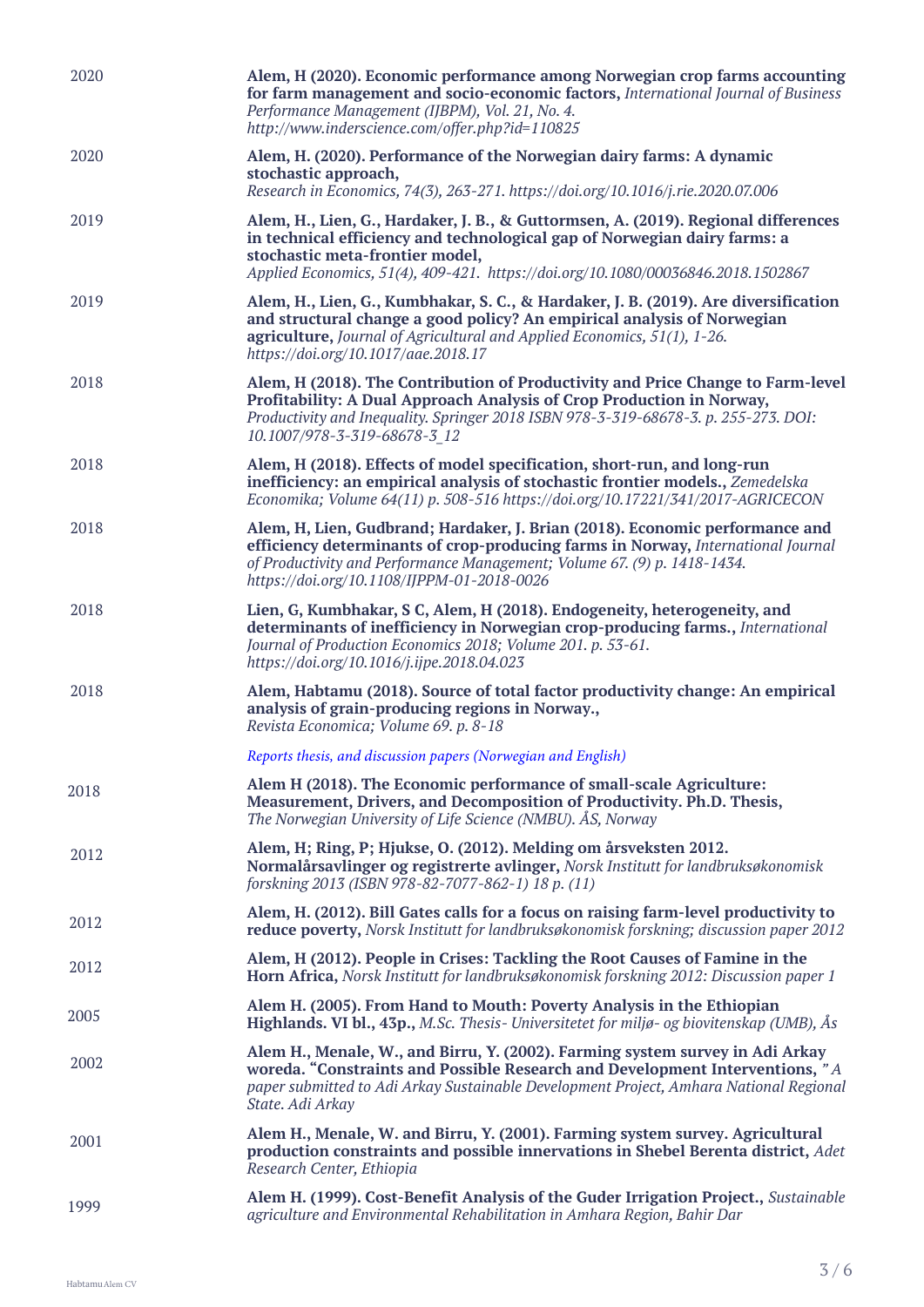1998 **Alem H. (1998). Socio-Economic Feasibility Study Report on Kwashni Diversion Irrigation Project. Dangla woreda,,** *Co- SARAR, Ethiopia*

# **Courses**

| Economic valuation of environmental goods and services in<br>theory and practice, University of Copenhagen | Copenhagen,<br>Denmark           |
|------------------------------------------------------------------------------------------------------------|----------------------------------|
| <b>ADePT Food Security Module, FAO</b>                                                                     | Rio de Janeiro,<br><b>Brazil</b> |
| <b>Research Methods, USAID</b>                                                                             | Bahir Dar, Ethiopia              |
| Entrepreneurship and business management,<br>Management System International and UN                        | Bahir Dar, Ethiopia              |
|                                                                                                            |                                  |

# **Lectures and Oral presentations**

| <b>Jun 2022</b> | Alem, Habtamu (next June 2022). Resource use efficiency<br>and agricultural sustainability: Evidence from Norway,<br>EWEPA XVII 2022                                                                                                                                                   | Porto, Portugal                |
|-----------------|----------------------------------------------------------------------------------------------------------------------------------------------------------------------------------------------------------------------------------------------------------------------------------------|--------------------------------|
| <b>Jun 2021</b> | Alem, Habtamu (2021). A dynamic performance analysis of<br>the Norwegian dairy farms to achieve sustainable<br>development. Virtual Conference of the International<br>Society for Efficiency and Productivity Analysis (ISEAPA).,<br>Miami Herbert Business School, June 7 - 11, 2021 | Zoom, USA                      |
| Apr 2021        | Alem, Habtamu (2021). Applying an integrated approach to<br>the challenge of sustainable food systems: insights from the<br><b>SYSTEMIC project., 6th JPI HDHL International Conference</b>                                                                                            | Zoom, Netherlands              |
| Sep 2021        | Alem, Habtamu (2020). Structuration and activities of the<br>Knowledge Platform lessons from the SYSTEMIC project,<br>Virtual meeting with FOSC funders                                                                                                                                | Zoom, France                   |
| Nov 2019        | Alem, Habtamu (2019). Methods of data analysis used in<br>measuring the performance of Agriculture, Eighth<br>International Conference on Agricultural Statics 2019 (ICAS VIII)                                                                                                        | New Dehli, India               |
| <b>Jan 2019</b> | Alem, Habtamu (2019). The scope for improvement among<br>Norwegian crop farms accounting for farm management<br>and socio-economic factors, The 41st Annual Meeting of the<br>Norwegian Association of Economists                                                                      | Tromsø, Norway                 |
| <b>Jul 2018</b> | Alem, Habtamu. (2018). Source of Total Factor Productivity<br>Change with heterogeneity for grain production in Norway.,<br><b>AAEA Annual Meeting</b>                                                                                                                                 | Washington, D.C,<br><b>USA</b> |
| <b>Jun 2018</b> | The scope for improvement among Norwegian farms,<br><b>American Productivity Workshop X</b>                                                                                                                                                                                            | Miami, USA                     |
| Apr 2017        | Alem, Habtamu. (2017). Source of Total Factor Productivity<br>Change: an empirical analysis of two-grain producing<br>regions in Norway,<br>Agricultural Economics Society's 91st annual conference                                                                                    | Dublin, Irland                 |
| <b>Jun 2017</b> | The Effects of Stochastic Frontier Model specification on<br>the cost efficiency scores: a case study of the Norwegian<br>crop-producing farms., . XV European Workshop on Efficiency<br>and Productivity Analysis (EWEPA)                                                             | London, UK                     |
| Sep 2017        | Alem, Habtamu (2017). Regional Differences in Technical<br><b>Efficiency and Technological Gap of Norwegian Dairy</b><br>Farms: a Stochastic Metafrontier Model, XV EAAE Congress                                                                                                      | Parma, Italy                   |
| <b>Jun 2016</b> | Alem, Habtamu (2016). The contribution of Productivity and<br>a Price change to farm-level profitability change: a dual<br>approach analysis of multi-output technology, NAPW 2016                                                                                                     | Quebec City,<br>Canada         |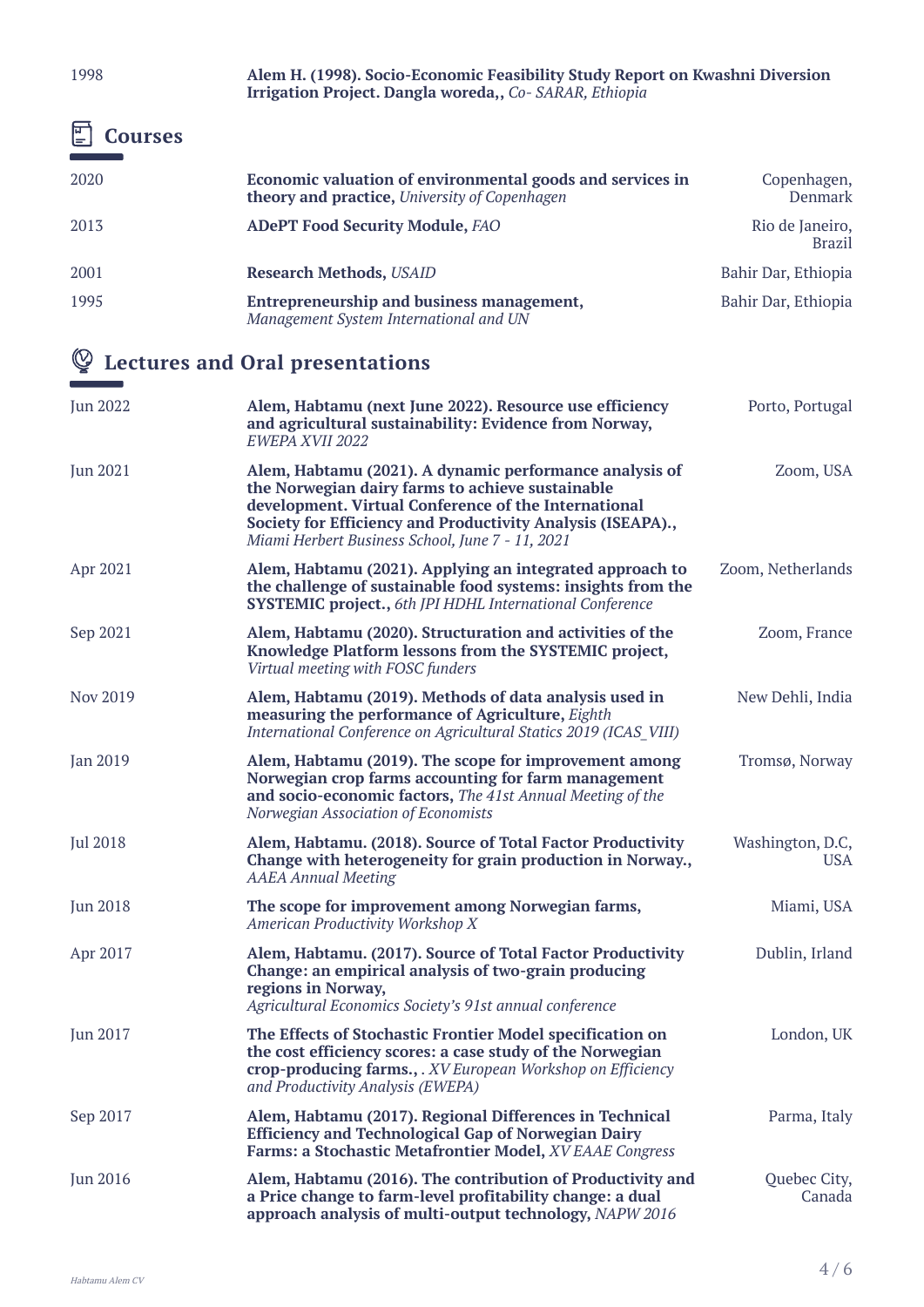| Apr 2016        | Alem, Habtamu (2016). Productivity and profitability<br>change of crop-producing family firms in Norway: a cost<br>function approach, AES 90th Annual Conference                                                               | University of<br>Warwick, UK     |
|-----------------|--------------------------------------------------------------------------------------------------------------------------------------------------------------------------------------------------------------------------------|----------------------------------|
| <b>Jun 2016</b> | Alem, Habtamu (2016). Regional efficiency and<br>technological gaps in Norwegian grain farming: a stochastic<br>meta-frontier model, 4th International Conference on<br>Entrepreneurship, Innovation, and Regional Development | Tallinn, Estonia                 |
| Oct 2016        | Source of productivity changes in the Norwegian Grain<br>producing Regions,<br>7th International Conference on Agricultural Statistics (FAO)                                                                                   | Rome, Italy                      |
| <b>Jul 2016</b> | Alem, Habtamu (2016). Technical efficiencies and<br>technology gaps in the Norwegian regions: a meta-frontier<br>applied for dairy farms,<br>Asia-Pacific Productivity Conference (APPC 2016)                                  | Nankai University,<br>China      |
| Oct 2013        | Alem H (2013). Rural household transitory food insecurity<br>and Coping strategies in Ethiopian Highlands.,<br>Sixth International Conference on Agricultural statistics                                                       | Rio de Janeiro,<br><b>Brazil</b> |

#### **Teaching Experience**

| $1995 - 1997$ | At Woreta ATVET College, I was invited to lecture on | South Gondar Zone, |
|---------------|------------------------------------------------------|--------------------|
|               | agricultural extenstion                              | Fogera Woreda,     |
|               |                                                      | Ethiopia           |



**Excellent knowledge for economics**  . . . . . **softwares and analysis skill** *STATA, SAS, SAZAM, SPSS, and R*

### **Book Project**

**I am an academic book editor for two books in IntechOpen,**  *1. Public Economics: New Perspectives and Uncertainty 2. Sustainable Agricultural Value Chain* London, UK

# *<u><b>EXP* Reviewer</u>

2011 – present **I reviewed over 50 articles that were classified as level 1 and level 2 by the Norwegian Register for Scientific Journals and Publishers.** Regularly reviews papers for international academic journals including Journal of Cleaner Production; Journal of Dairy Science; Economic Change and Restructuring; Economic modeling; INQUIRY; HELIYON; Animal Research; Journal of Productivity Analysis; MDPI

Applied Science; Agricultural Economics, International Journal of Productivity and Performance Management, Applied Economics, Food Economics, Journal of Productivity Analysis, Environmental and Recourse Economics, Water Recourses and Economics, Economica

### **Responsibilities of administration**

- 2020-2023: Currently coordinating the SYSTEMIC project. http://systemic-hub.eu/
- 2022 -2026: Coordinating the InterCropS EU project (under review)
- 2000-2002: The project coordinator for the USAID-supported project at Adet, Bahir Dar, Ethiopia
- 2001-2002:Project leader for the ADIARKAY World Bank-supported project, Ethiopia.
- 2000-2002: Economics department head at Adet Research Institute, Bahir Dar, Ethiopia

### **Organisations**

**Ethiopian Scholars in the Nordic Countries (ESNC),** *Execuitive Board* Bergen, Norge